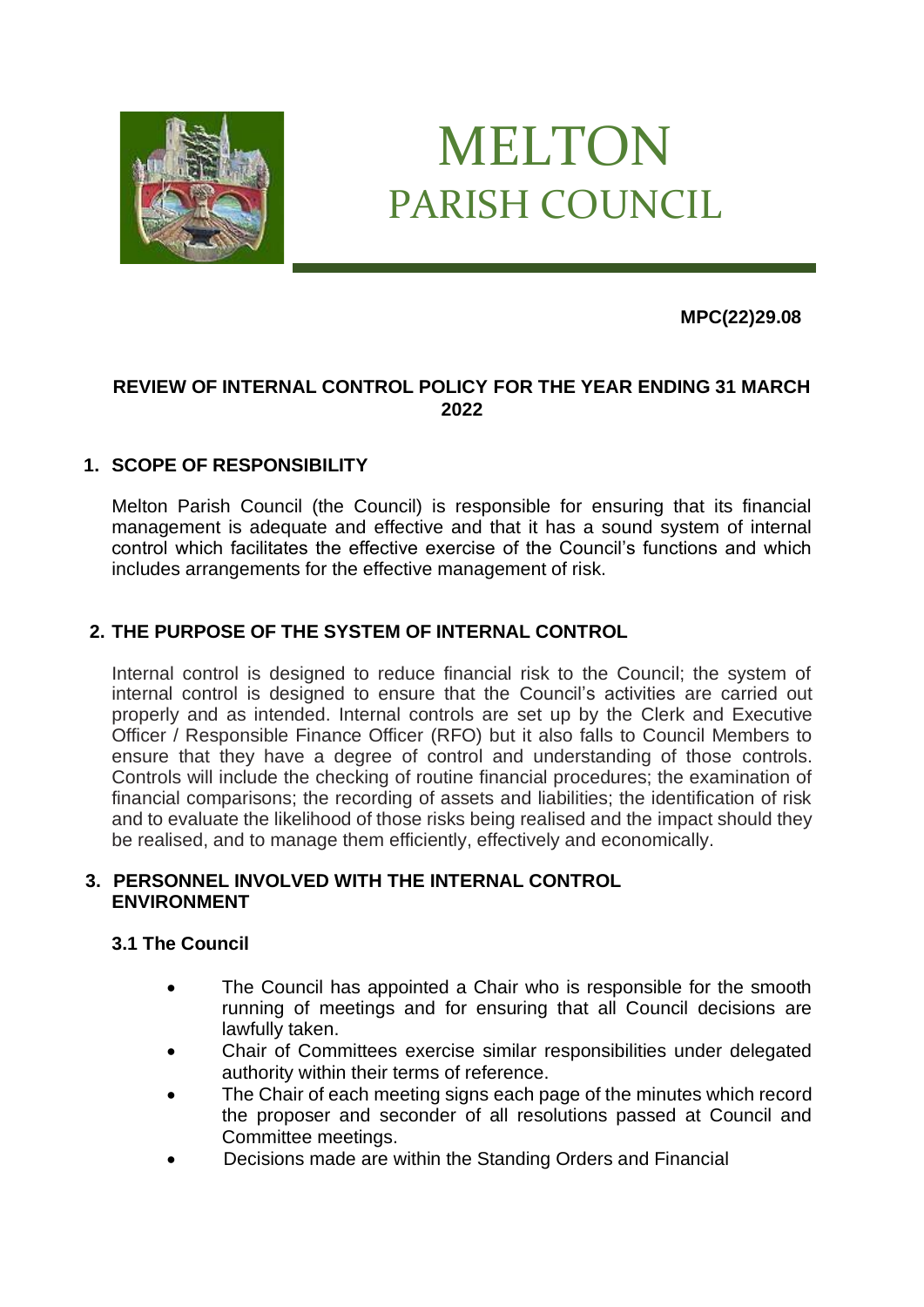Regulations laid down and approved by the Council. These are kept regularly under review.

- The Council reviews its obligations and objectives and approves budgets for the following year at its January meeting.
- The January meeting of the Council approves the level of precept for the following financial year.
- The Council and its Finance, Employment and Risk Management (FERM) Committee receive regular financial statements which they approve at their meetings.
- Payments are made in accordance with Standing Orders and Financial Regulations. The appointment of authorised signatories is kept under review.
- Two Councillors (from the currently authorised signatories) or the RFO under delegated authority together with one Councillor must and do sign all cheques. The signatories will also initial the cheque stub. The signatories will ensure that the cheque agrees with the amount of the invoice and the payee named on the invoice.
- Increasingly all payments are now made using internet banking. These will be first authorised by the RFO/Assistant Clerk and then second authorised by a designated Councillor in accordance with Financial Regulation 6.9.
- Internal control issues are reviewed regularly by Full Council and FERM **Committee.**
- All Council policies are reviewed annually for accuracy in relation to the policy areas they reflect, changes in legislation and current best practice.
- The Council has an up to date Risk Register which is reviewed at each meeting of Full Council and FERM Committee and actions are put in place to either control, mitigate or remove risks as they occur.

## **3.2 Clerk and Executive Officer to the Council / RFO**

The Council has appointed a Clerk and Executive Officer to the Council who acts as the Council's advisor and principal administrator. The Clerk is also the Council's RFO and is responsible for managing the Council's finances. The RFO is responsible for the day to day compliance with legislation and policies and for managing risks. The RFO ensures that the Council's procedures, control systems and polices are maintained. The RFO also exercises responsibility for the Council's banking arrangements in conjunction with FERM Committee. The duties of the Clerk / RFO are laid down in a Job Description which is subject to review. It was last reviewed and updated with effect from 1 January 2022.

The RFO manages the timetable for the audit programme, Council approval of the annual return, and the compliance with the electors' rights. The RFO submits all the requested information to the External Auditor by the agreed date and arranges for the required publication of notices, accounts and returns.

The Treasurer's account with Lloyds Bank has a debit card which is restricted to use by the RFO for use in single transactions with a maximum value of £1000. The use of this card is controlled by Financial Regulation 6.16.

The RFO will retain all relevant documents relating to the financial year for 6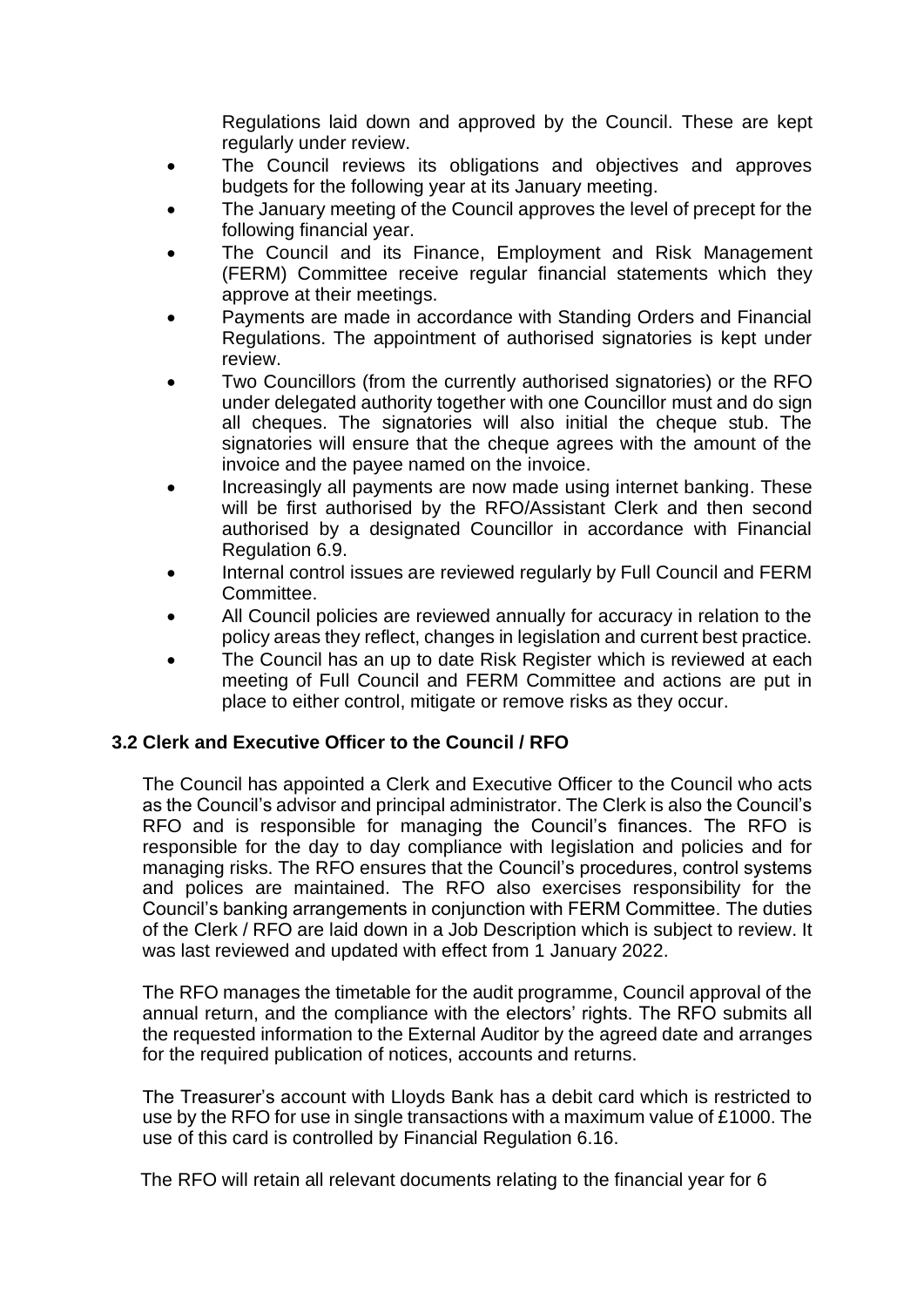years (Annual Return, VAT Returns, PAYE/NIC information, Public notices, Fixed Asset register, risk assessments; accounts and supporting information).

## **3.3 Internal Auditor (IA)**

The Council has appointed an Independent Internal Auditor (the IA) who will report to the Council on the adequacy of the Council's:

- Records, procedures and systems
- Book-keeping and bank reconciliations
- Financial regulations and standing Orders
- Budgetary controls
- Asset management
- Payment controls
- Risk management
- Statutory / regulatory compliance
- Regular reviews of the effectiveness of internal control.

The effectiveness of the internal audit is reviewed annually, and the Council reviews the appointment of the IA. The IA, who is competent and independent, will carry out the work required in accordance with the Governance and Accountability Guide for Local Councils and additionally will be advised of any additional work required by the Council.

The scope of the work of the IA is reviewed annually and the review and the appointment is minuted.

The IA will inspect the accounts at the year end (prior to completion of the Annual Return pages 2 and 3) and will complete page 5 of the Annual Return.

The IA will write a separate report to the Council (a copy of which is sent to the Chairman) detailing any findings they might have.

The report of the IA is copied to all Members of FERM Committee and the Council and considered as an agenda item at their next meetings. Recommendations from the report will be recorded in the minutes.

## **3.4 External Audit**

The Council's External Auditors submit an External Auditor's Report, which is presented to the Council.

#### **4. REVIEW OF EFFECTIVENESS**

The Council has responsibility for conducting an annual review of the effectiveness of the system of internal control. The review is informed by the work and any issues identified by:

- Full Council identification of new activities
- ⚫ Clerk to the Council / RFO who has responsibility for the development and maintenance of the internal control environment and managing risks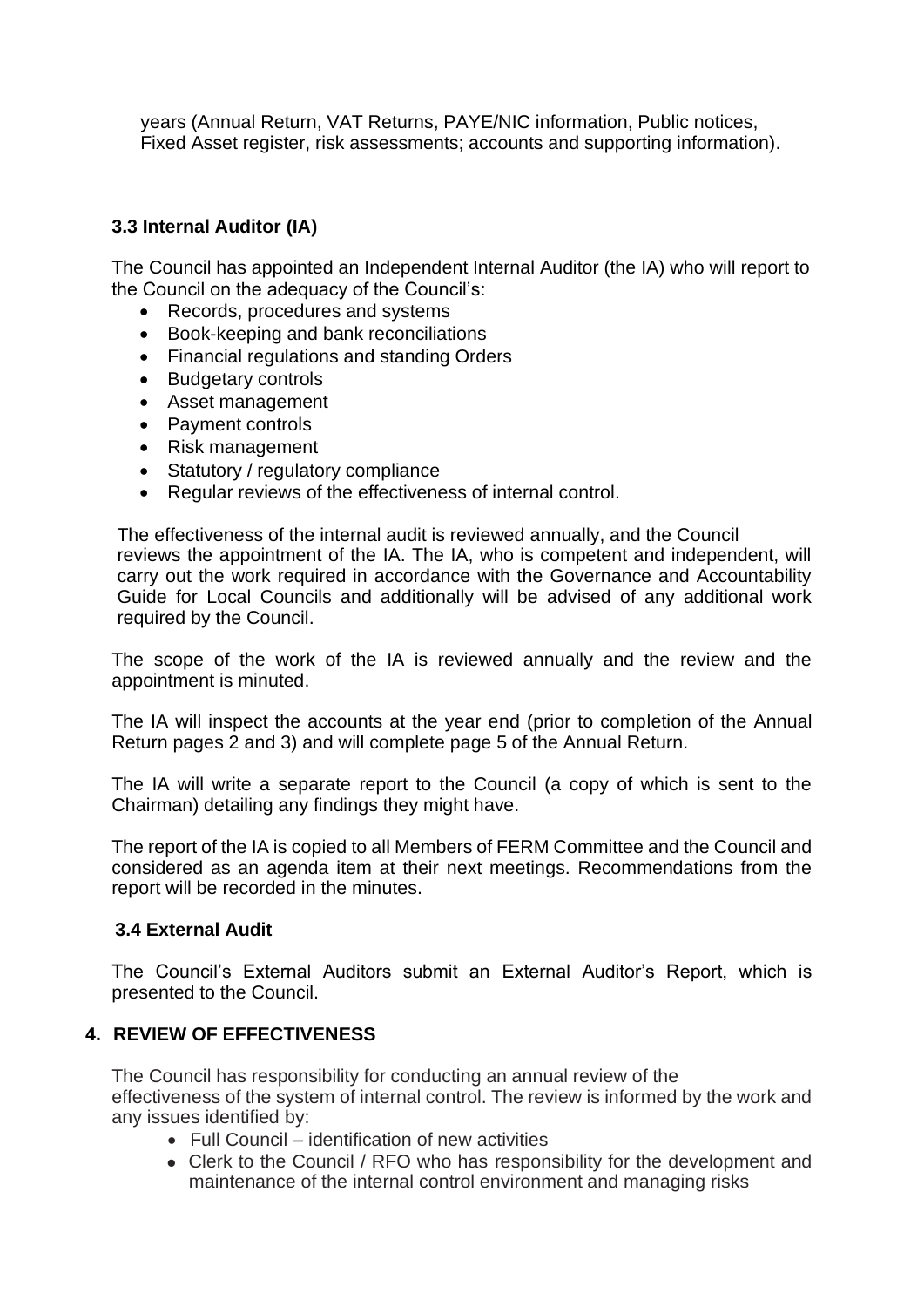- ⚫ IA, who reviews the Council's system of internal control and who makes a written report to the Council
- The Council's External Auditors, who make the final check using the Annual Return, a form completed and signed by the RFO, the Chairman and the IA. The External Auditor issues an annual audit certificate – action arising from Audit Report.

### **5. SIGNIFICANT INTERNAL CONTROL ISSUES**

No internal control issues were identified during the financial years ending 31 March 2018, 2019, 2020 and 2021.

#### **6. EXTERNAL AUDIT OPINION**

There were no matters raised on the Annual Return for the financial year to 31 March 2018, save for one relating to the timing of the approval of Sections 1 and 2 of the Annual Governance and Accountability Return. When this was queried, it was admitted it had been raised in error, and the Auditor subsequently confirmed that an unqualified audit report should have been given. The audit report in respect of the financial years to 31 March 2019, 31 March 2020 and 31 March 2021 were clear and unqualified.

## **7. BUSINESS PLANNING AS AN AID TO INTERNAL CONTROL**

In 2018 the Council developed a Business Plan which aims to improve decisionmaking by focusing on what it intends to do over the next few years and how it intends to do it. It will enable the Council to act in a more co-ordinated way, demonstrate that it knows where it is going, and how it plans to use elector's money effectively. The Business Plan will align with and drive the direction of all internal strategies and resources, through both the budget setting process, and via key strategic policies. Decision-making will become more consistent and more in line with core strategies, which in turn will improve both management of risk and more effective use of resources. This is particularly important in the context of the Council's need to account within the terms of the statutory framework for its use of monies received under the Community Infrastructure Levy (CIL). The Business Plan affords a mechanism to ensure that spending decisions on parish infrastructure to support growth are made in the most robust and transparent way. The Business Plan was last updated in October 2021, to reflect decisions in terms of capital investment to support growth.

#### **8. DATA PROTECTION COMPLIANCE**

The Council has fully complied with the Data Protection legislation which came into force in the United Kingdom on 25 May 2018 and keeps its compliance under regular review. Risks associated with Data Protection are reviewed by FERM Committee on a six-monthly basis.

**Members are requested to consider this Statement of Internal Control Policy and to agree it. On agreement the Chair will sign off the policy.**